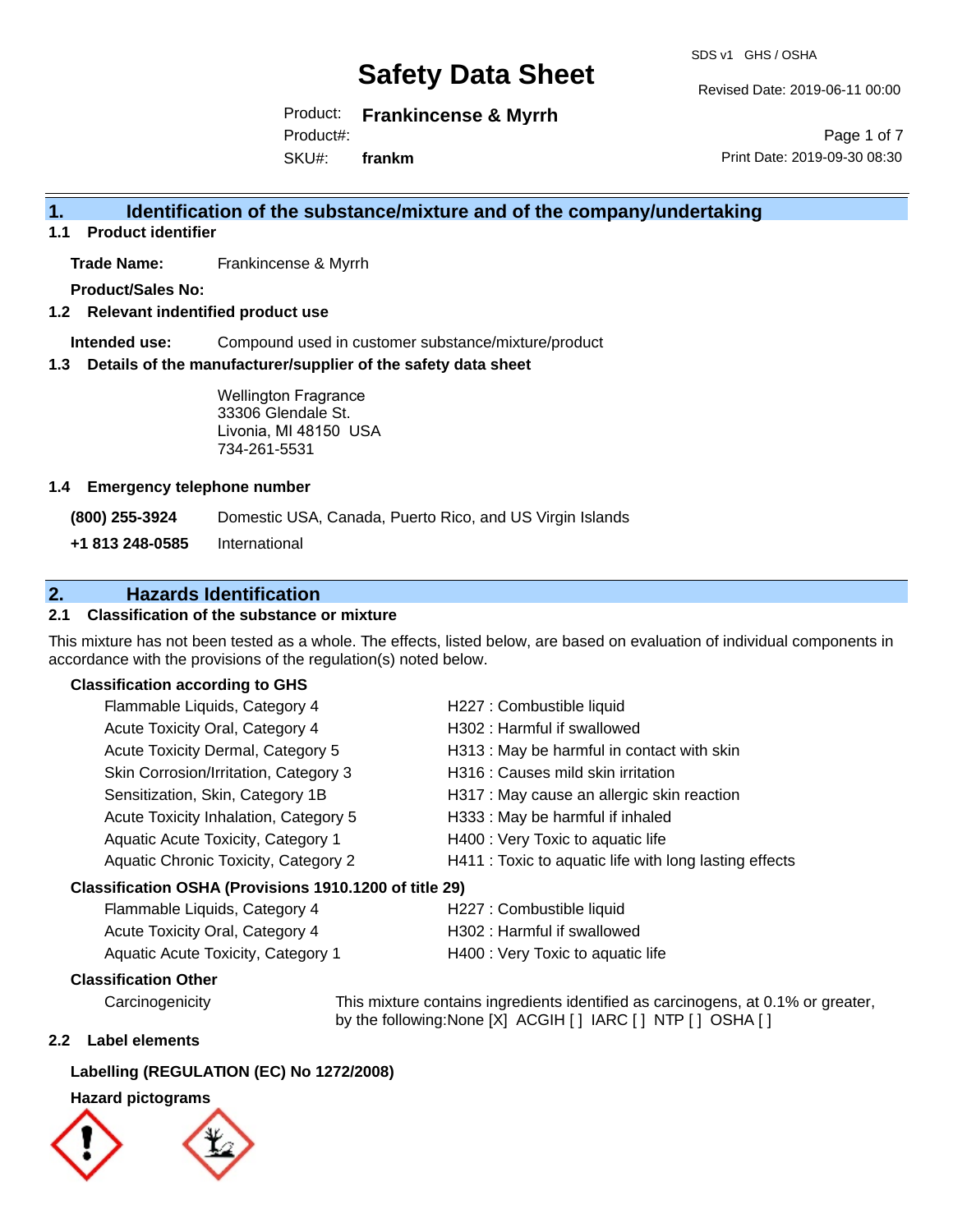SDS v1 GHS / OSHA

Revised Date: 2019-06-11 00:00

## Product: **Frankincense & Myrrh**

Product#:

SKU#: **frankm**

Page 2 of 7 Print Date: 2019-09-30 08:30

| <b>Signal Word: Warning</b>     |                                                                                                                                       |
|---------------------------------|---------------------------------------------------------------------------------------------------------------------------------------|
| <b>Hazard statments</b>         |                                                                                                                                       |
| H <sub>227</sub>                | Combustible liquid                                                                                                                    |
| H302                            | Harmful if swallowed                                                                                                                  |
| H313                            | May be harmful in contact with skin                                                                                                   |
| H316                            | Causes mild skin irritation                                                                                                           |
| H317                            | May cause an allergic skin reaction                                                                                                   |
| H333                            | May be harmful if inhaled                                                                                                             |
| H400                            | Very Toxic to aquatic life                                                                                                            |
| H411                            | Toxic to aquatic life with long lasting effects                                                                                       |
| <b>Precautionary Statements</b> |                                                                                                                                       |
| <b>Prevention:</b>              |                                                                                                                                       |
| P <sub>235</sub>                | Keep cool                                                                                                                             |
| P <sub>264</sub>                | Wash hands thoroughly after handling                                                                                                  |
| P270                            | Do not eat, drink or smoke when using this product                                                                                    |
| P <sub>272</sub>                | Contaminated work clothing should not be allowed out of the workplace                                                                 |
| P273                            | Avoid release to the environment                                                                                                      |
| <b>Response:</b>                |                                                                                                                                       |
| P301 + P312 + P330              | IF SWALLOWED: Call a POISON CENTER or doctor/physician if you feel unwell Rinse<br>mouth                                              |
| $P302 + P352$                   | IF ON SKIN: Wash with soap and water                                                                                                  |
| $P304 + P312$                   | IF INHALED: Call a POISON CENTER or doctor/physician if you feel unwell                                                               |
| P333 + P313                     | If skin irritation or a rash occurs: Get medical advice/attention                                                                     |
| P363                            | Wash contaminated clothing before reuse                                                                                               |
| P370 + P378                     | In case of fire: Use Carbon dioxide (CO2), Dry chemical, or Foam for extinction. Do not use<br>a direct water jet on burning material |
| P391                            | <b>Collect Spillage</b>                                                                                                               |
| <b>Other Hazards</b><br>2.3     |                                                                                                                                       |

**no data available**

## **3. Composition/Information on Ingredients**

### **3.1 Mixtures**

This product is a complex mixture of ingredients, which contains among others the following substance(s), presenting a health or environmental hazard within the meaning of the UN Globally Harmonized System of Classification and Labeling of Chemicals (GHS):

| CAS#<br>Ingredient                 | EC#       | Conc.<br>Range | <b>GHS Classification</b>                   |
|------------------------------------|-----------|----------------|---------------------------------------------|
| 120-51-4<br><b>Benzyl Benzoate</b> | 204-402-9 | $60 - 70%$     | H302; H313; H400; H411                      |
| $80 - 56 - 8$<br>pinene            | 201-291-9 | $5 - 10 \%$    | H226; H302; H304; H315; H317; H400;<br>H410 |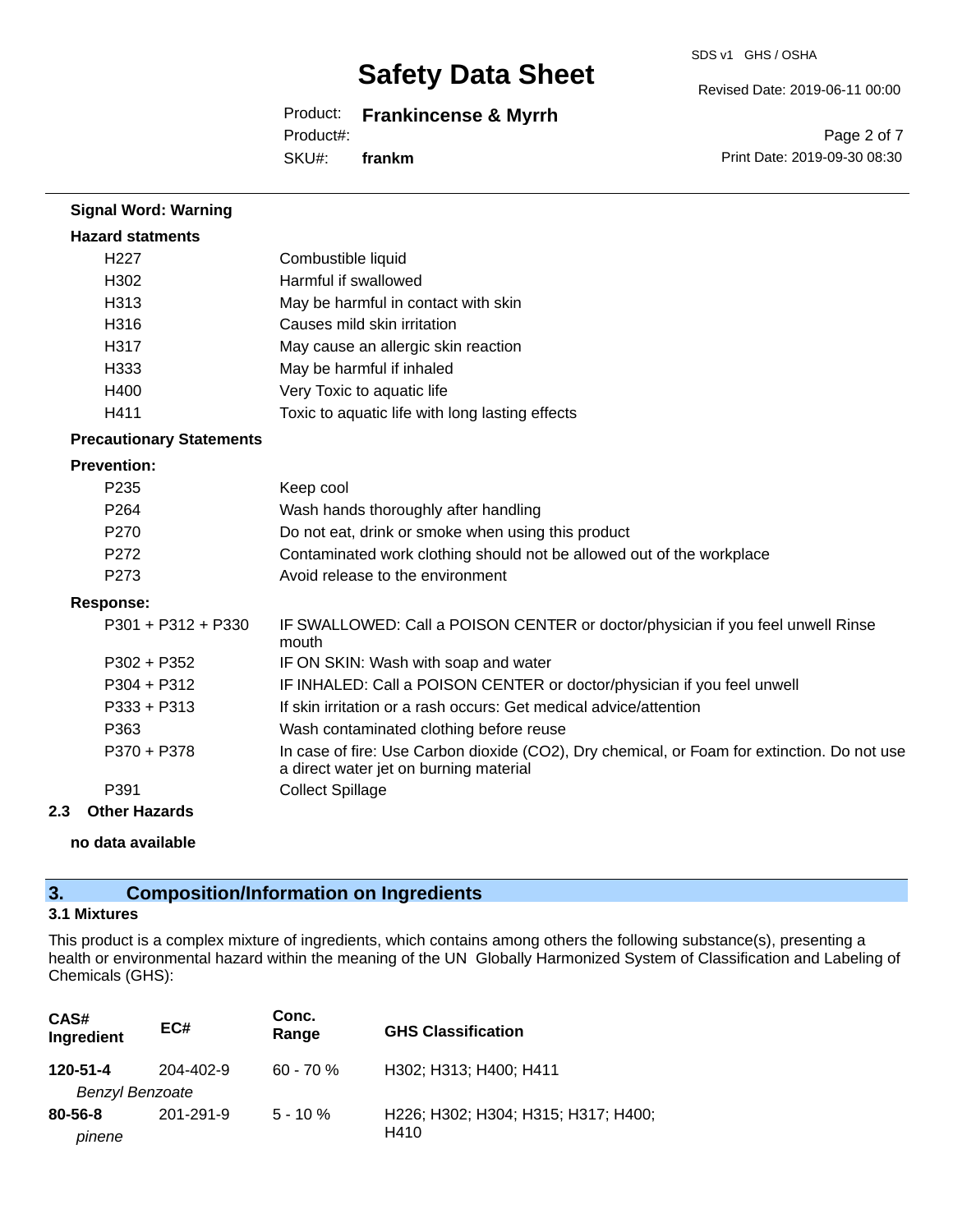## Product: **Frankincense & Myrrh**

Product#:

SKU#: **frankm**

## Revised Date: 2019-06-11 00:00

SDS v1 GHS / OSHA

Page 3 of 7 Print Date: 2019-09-30 08:30

| CAS#<br>Ingredient                                       | EC#                   | Conc.<br>Range | <b>GHS Classification</b> |
|----------------------------------------------------------|-----------------------|----------------|---------------------------|
| 121-33-5                                                 | 204-465-2             | $5 - 10%$      | H303; H319                |
| vanillin                                                 |                       |                |                           |
| 140-11-4                                                 | 205-399-7             | $2 - 5%$       | H303; H401; H412          |
| Benzyl acetate                                           |                       |                |                           |
| 1222-05-5                                                | 214-946-9             | $2 - 5%$       | H316; H400; H410          |
|                                                          | Hexamethylindanopyran |                |                           |
| $125 - 12 - 2$                                           | 204-727-6             | $2 - 5%$       | H227; H316; H401          |
| Isobornyl acetate                                        |                       |                |                           |
| 5986-55-0                                                | 227-807-2             | $1 - 2%$       | H401; H411                |
| Patchouli alcohol                                        |                       |                |                           |
| 77-53-2                                                  | 201-035-6             | $1 - 2 \%$     | H227; H401; H411          |
| Cedrol Crystals                                          |                       |                |                           |
| $123 - 11 - 5$                                           | 204-602-6             | $1 - 2%$       | H303; H402; H412          |
| Anisaldehyde                                             |                       |                |                           |
| See Section 16 for full text of GHS classification codes |                       |                |                           |

See Section 16 for full text of GHS classification codes which where not shown in section 2

Total Hydrocarbon Content (%  $w/w$ ) = 6.61

| 4.<br><b>First Aid Measures</b>                                                   |                                                                                                               |
|-----------------------------------------------------------------------------------|---------------------------------------------------------------------------------------------------------------|
| 4.1<br><b>Description of first aid measures</b>                                   |                                                                                                               |
| Inhalation:                                                                       | Remove from exposure site to fresh air and keep at rest.<br>Obtain medical advice.                            |
| <b>Eye Exposure:</b>                                                              | Flush immediately with water for at least 15 minutes.<br>Contact physician if symptoms persist.               |
| <b>Skin Exposure:</b>                                                             | Remove contaminated clothes. Wash thoroughly with water (and soap).<br>Contact physician if symptoms persist. |
| Ingestion:                                                                        | Rinse mouth with water and obtain medical advice.                                                             |
| 4.2 Most important symptoms and effects, both acute and delayed                   |                                                                                                               |
| <b>Symptoms:</b>                                                                  | no data available                                                                                             |
| Risks:<br>Refer to Section 2.2 "Hazard Statements"                                |                                                                                                               |
| Indication of any immediate medical attention and special treatment needed<br>4.3 |                                                                                                               |
| Treatment:                                                                        | Refer to Section 2.2 "Response"                                                                               |
| 5.<br><b>Fire-Fighting measures</b>                                               |                                                                                                               |
| <b>Extinguishing media</b><br>5.1                                                 |                                                                                                               |
| Suitable:                                                                         | Carbon dioxide (CO2), Dry chemical, Foam                                                                      |
| Unsuitable                                                                        | Do not use a direct water jet on burning material                                                             |
| 5.2 Special hazards arising from the substance or mixture                         |                                                                                                               |
| <b>During fire fighting:</b>                                                      | Water may be ineffective                                                                                      |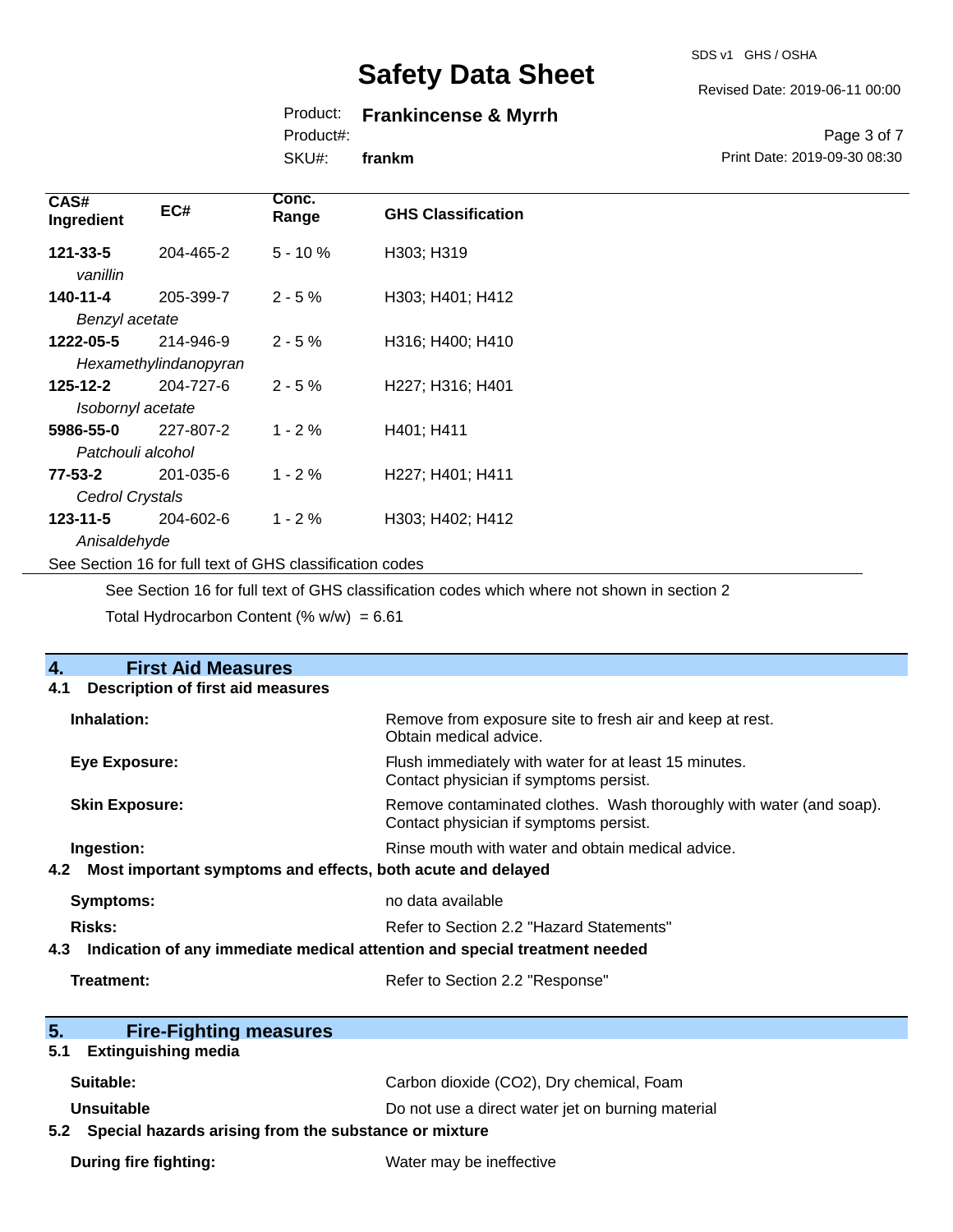SDS v1 GHS / OSHA

Product: **Frankincense & Myrrh** 

Product#:

SKU#: **frankm** Revised Date: 2019-06-11 00:00

Page 4 of 7 Print Date: 2019-09-30 08:30

**5.3 Advice for firefighters**

**Further information:** Standard procedure for chemical fires

## **6. Accidental Release Measures**

## **6.1 Personal precautions, protective equipment and emergency procedures**

Avoid inhalation and contact with skin and eyes. A self-contained breathing apparatus is recommended in case of a major spill.

#### **6.2 Environmental precautions**

Keep away from drains, soil, and surface and groundwater.

#### **6.3 Methods and materials for containment and cleaning up**

Clean up spillage promptly. Remove ignition sources. Provide adequate ventilation. Avoid excessive inhalation of vapors. Gross spillages should be contained by use of sand or inert powder and disposed of according to the local regulations.

#### **6.4 Reference to other sections**

Not Applicable

## **7. Handling and Storage**

#### **7.1 Precautions for safe handling**

Apply according to good manufacturing and industrial hygiene practices with proper ventilation. Do not drink, eat or smoke while handling. Respect good personal hygiene.

#### **7.2 Conditions for safe storage, including any incompatibilities**

Store in a cool, dry and ventilated area away from heat sources and protected from light in tightly closed original container. Avoid uncoated metal container. Keep air contact to a minimum.

#### **7.3 Specific end uses**

No information available

### **8. Exposure Controls/Personal Protection**

#### **8.1 Control parameters**

**Exposure Limits: Component** ACGIH TWA ppm STEL ppm TWA ppm STEL ppm ACGIH OSHA OSHA **140-11-4** *Benzyl acetate* 10 **80-56-8** *pinene* 20

**Engineering Controls:** Use local exhaust as needed.

#### **8.2 Exposure controls - Personal protective equipment**

| Eye protection:                | Tightly sealed goggles, face shield, or safety glasses with brow guards and side shields, etc.<br>as may be appropriate for the exposure |
|--------------------------------|------------------------------------------------------------------------------------------------------------------------------------------|
| <b>Respiratory protection:</b> | Avoid excessive inhalation of concentrated vapors. Apply local ventilation where appropriate.                                            |
| <b>Skin protection:</b>        | Avoid Skin contact. Use chemically resistant gloves as needed.                                                                           |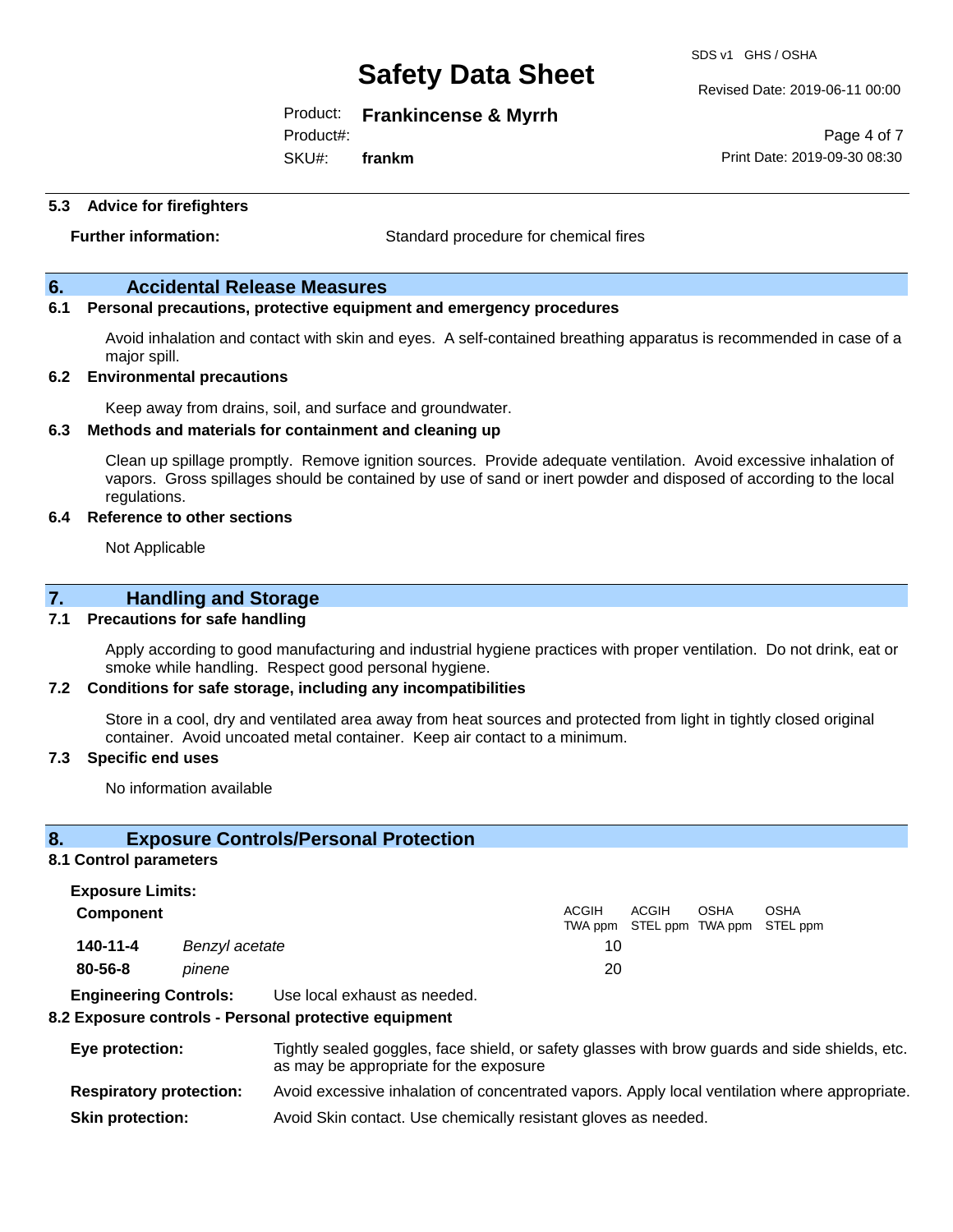SDS v1 GHS / OSHA

Revised Date: 2019-06-11 00:00

Product: **Frankincense & Myrrh**  SKU#: Product#: **frankm**

Page 5 of 7 Print Date: 2019-09-30 08:30

## **9. Physical and Chemical Properties**

## **9.1 Information on basic physical and chemical properties**

| Appearance:                  | Liquid                            |
|------------------------------|-----------------------------------|
| Odor:                        | Conforms to Standard              |
| Color:                       | Yellow Tint (G0/1) to Yellow (G5) |
| <b>Viscosity:</b>            | Liquid                            |
| <b>Freezing Point:</b>       | Not determined                    |
| <b>Boiling Point:</b>        | Not determined                    |
| <b>Melting Point:</b>        | Not determined                    |
| <b>Flashpoint (CCCFP):</b>   | 150 F (65.56 C)                   |
| <b>Auto flammability:</b>    | Not determined                    |
| <b>Explosive Properties:</b> | None Expected                     |
| <b>Oxidizing properties:</b> | None Expected                     |
| Vapor Pressure (mmHg@20 C):  | 0.1976                            |
| %VOC:                        | 0.20                              |
| Specific Gravity @ 25 C:     | 1.0800                            |
| Density @ 25 C:              | 1.0770                            |
| Refractive Index @ 20 C:     | 1.5490                            |
| Soluble in:                  | Not determined                    |
|                              |                                   |

## **10. Stability and Reactivity**

| 10.1 Reactivity                         | None                                               |
|-----------------------------------------|----------------------------------------------------|
| <b>10.2 Chemical stability</b>          | Stable                                             |
| 10.3 Possibility of hazardous reactions | None known                                         |
| 10.4 Conditions to avoid                | None known                                         |
| 10.5 Incompatible materials             | Strong oxidizing agents, strong acids, and alkalis |
| 10.6 Hazardous decomposition products   | None known                                         |

| 11. | <b>Toxicological Information</b>  |  |
|-----|-----------------------------------|--|
|     | <b>11.1 Toxicological Effects</b> |  |

Acute Toxicity Estimates (ATEs) based on the individual Ingredient Toxicity Data utilizing the "Additivity Formula"

| Acute toxicity - Oral - (Rat) mg/kg          | (LD50: 1781.5327) Harmful if swallowed                   |
|----------------------------------------------|----------------------------------------------------------|
| Acute toxicity - Dermal - (Rabbit) mg/kg     | (LD50: 3954.8547) May be harmful in contact with skin    |
| Acute toxicity - Inhalation - (Rat) mg/L/4hr | (LD50: 82.9001) May be harmful if inhaled                |
| <b>Skin corrosion / irritation</b>           | May be harmful if inhaled                                |
| Serious eye damage / irritation              | Not classified - the classification criteria are not met |
| <b>Respiratory sensitization</b>             | Not classified - the classification criteria are not met |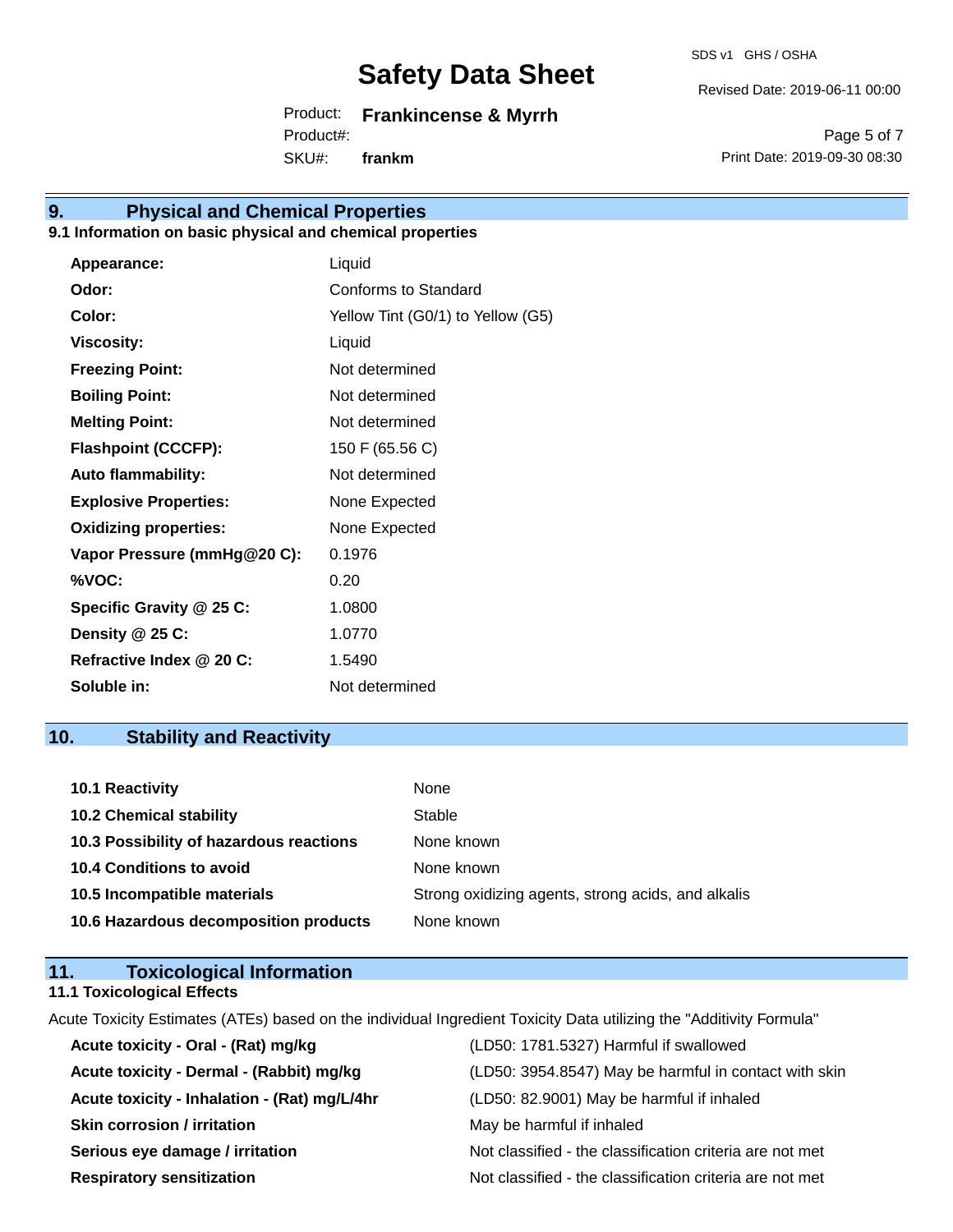SDS v1 GHS / OSHA

Revised Date: 2019-06-11 00:00

Product: **Frankincense & Myrrh** 

Product#:

SKU#: **frankm**

Page 6 of 7 Print Date: 2019-09-30 08:30

| <b>Skin sensitization</b>                          | May cause an allergic skin reaction                      |
|----------------------------------------------------|----------------------------------------------------------|
| <b>Germ cell mutagenicity</b>                      | Not classified - the classification criteria are not met |
| Carcinogenicity                                    | Not classified - the classification criteria are not met |
| <b>Reproductive toxicity</b>                       | Not classified - the classification criteria are not met |
| Specific target organ toxicity - single exposure   | Not classified - the classification criteria are not met |
| Specific target organ toxicity - repeated exposure | Not classified - the classification criteria are not met |
| <b>Aspiration hazard</b>                           | Not classified - the classification criteria are not met |

| <b>Ecological Information</b><br>12. |                                                 |
|--------------------------------------|-------------------------------------------------|
| <b>12.1 Toxicity</b>                 |                                                 |
| <b>Acute acquatic toxicity</b>       | Very Toxic to aquatic life                      |
| <b>Chronic acquatic toxicity</b>     | Toxic to aquatic life with long lasting effects |
| <b>Toxicity Data on soil</b>         | no data available                               |
| <b>Toxicity on other organisms</b>   | no data available                               |
| 12.2 Persistence and degradability   | no data available                               |
| 12.3 Bioaccumulative potential       | no data available                               |
| 12.4 Mobility in soil                | no data available                               |
| 12.5 Other adverse effects           | no data available                               |
|                                      |                                                 |

## **13. Disposal Conditions**

## **13.1 Waste treatment methods**

Do not allow product to reach sewage systems. Dispose of in accordance with all local and national regulations. Send to a licensed waste management company.The product should not be allowed to enter drains, water courses or the soil. Do not contaminate ponds, waterways or ditches with chemical or used container.

## **14. Transport Information**

| <b>Marine Pollutant</b>                                       | Yes. Ingredient of greatest environmental impact:<br>120-51-4 : (60 - 70 %) : Benzyl Benzoate |                                     |                   |                 |        |
|---------------------------------------------------------------|-----------------------------------------------------------------------------------------------|-------------------------------------|-------------------|-----------------|--------|
| <b>Regulator</b>                                              |                                                                                               | <b>Class</b>                        | <b>Pack Group</b> | <b>Sub Risk</b> | UN-nr. |
| U.S. DOT (Non-Bulk)                                           |                                                                                               | Not Regulated - Not Dangerous Goods |                   |                 |        |
| <b>Chemicals NOI</b>                                          |                                                                                               |                                     |                   |                 |        |
| <b>ADR/RID (International Road/Rail)</b>                      |                                                                                               |                                     |                   |                 |        |
| <b>Environmentally Hazardous</b><br>Substance, Liquid, n.o.s. |                                                                                               | 9                                   | Ш                 |                 | UN3082 |
| <b>IATA (Air Cargo)</b>                                       |                                                                                               |                                     |                   |                 |        |
| <b>Environmentally Hazardous</b><br>Substance, Liquid, n.o.s. |                                                                                               | 9                                   | Ш                 |                 | UN3082 |
| IMDG (Sea)                                                    |                                                                                               |                                     |                   |                 |        |